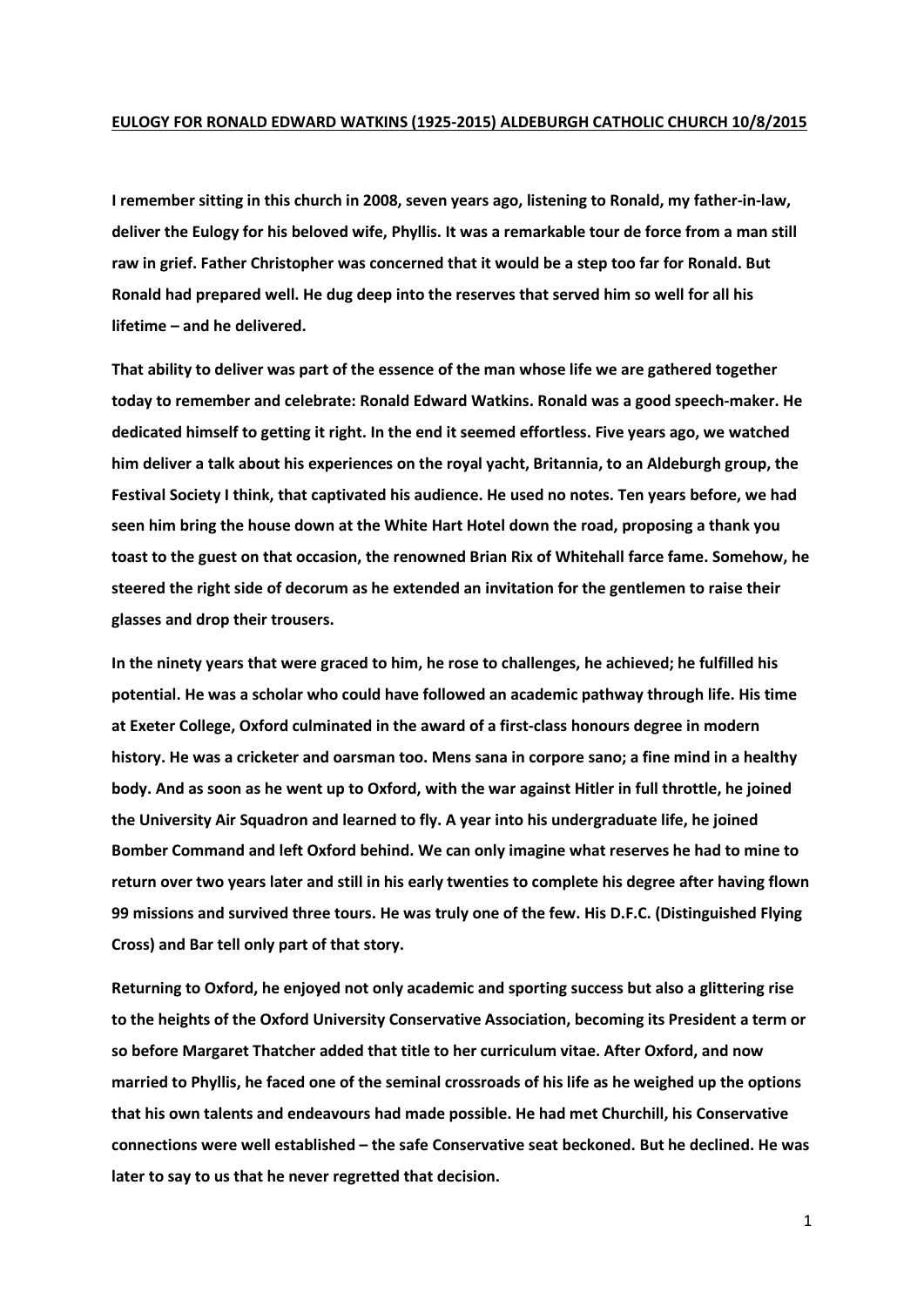**Instead he chose the world of trade and commerce, making his mark and enjoying success first within ICI India and then Vick International before developing HVC, an international consultancy specialising in horticulture. That international dimension was always a key aspect in Ronald's life. As an airman in Bomber Command, he had trained in the U.S.A. and Canada, and later returned with Phyllis to cross the North American continent by train. Phyllis had grown up in British India, the daughter of a family that traced its roots back a couple of centuries to the first European teaplanters. His working life started as a management trainee with I.C.I. India. He and Phyllis became parents in Calcutta, first to Sarah who tragically died in early infancy, then Louise, my wife, in 1953 and Caroline, born in Delhi in 1956. It was in India that his gift for languages shone. I.C.I. had an enlightened policy of encouraging its employees to learn Indian languages and rewarding them with bonuses for each one they mastered. Ronald had mastered I think four of the languages of India before management took fright and put a cap on the bonuses any employee could earn for their linguistic prowess. Around this time, his sister and mother moved to New Zealand and that southern hemisphere connection with his loved and respected New Zealand family became very important in the last decades of Ronald's life. He flew there for holidays four or five times. Travel and air-flight were second-nature to him.** 

**Ronald brought his intelligence and his integrity to the practice of management. He scorned the approach of a few of the bosses he encountered who bullied and controlled through fear. He encouraged; he delegated; he rewarded initiative and enterprise. He savoured the ideas of the British sociologist, Tony Giddens (now Baron Giddens), who had been introduced to him by his old tutor at Exeter College, Greig Barr, about how institutions work and perform best. Ronald was the very model of a very modern enlightened manager – Ronald loved his Gilbert and Sullivan and shared that experience whenever he could with his family on outings to the D'Oyly Carte Savoy operas in London. Such an enlightened and humane approach to managing people succeeded as it always will. He and those who worked for him enjoyed the fruits of his business acumen. The bestowal of the Order of the British Empire (O.B.E.) marked a state recognition of his services to the world of British trade and commerce.**

**A profoundly important event in his life journey occurred in his early thirties when he – and Phyllis – were received into the Roman Catholic Church. Ronald remained throughout the rest of his life full of faith. Family and faith were his lynchpins. His four grandchildren through his daughter Caroline, his New Zealand family – they were the future he talked about.** 

**In April a few months ago he said to us that he knew he was approaching the end of 'my earthly pilgrimage.' Ronald's way of being in the world and relating to the people he met was indeed** 

2